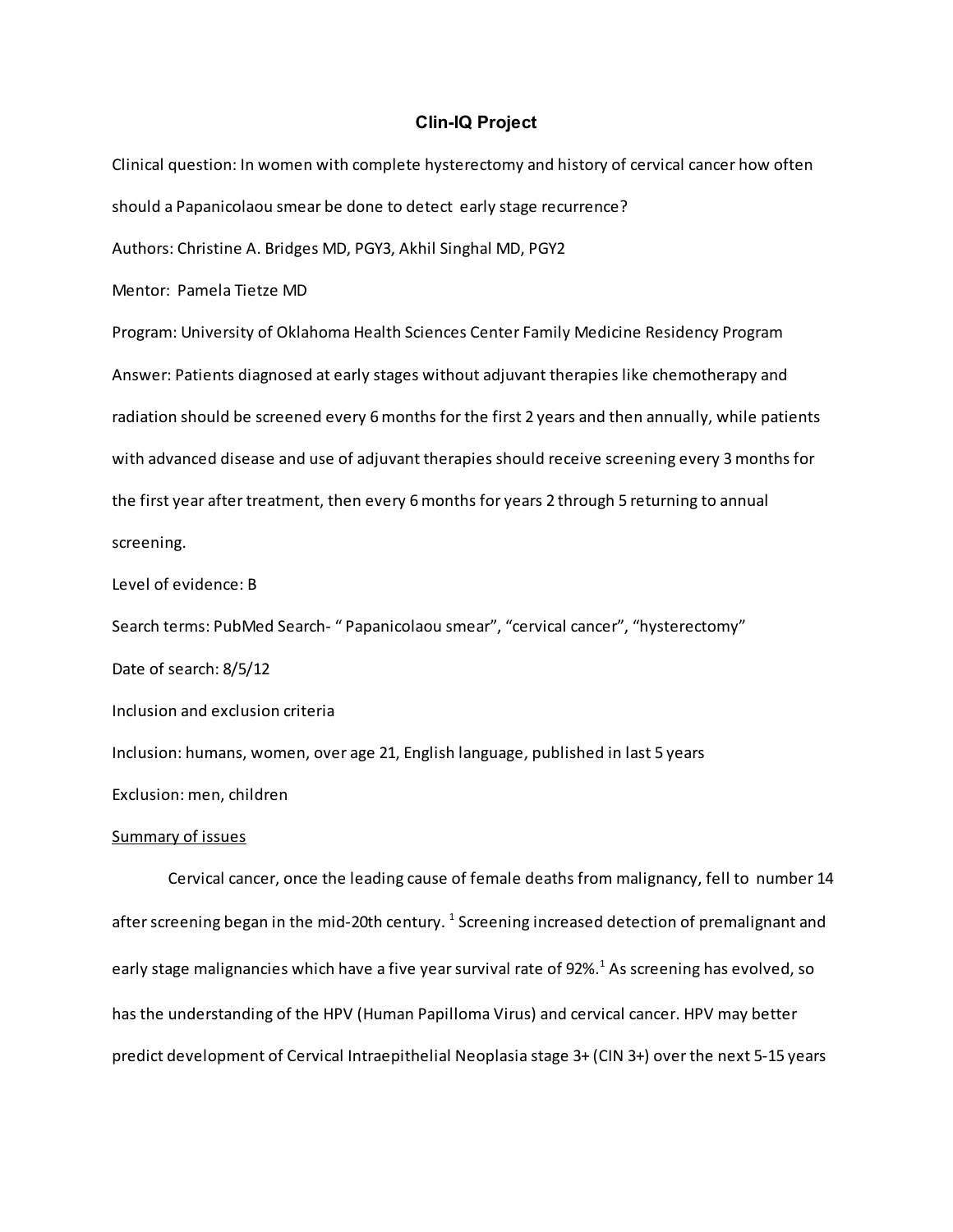compared to cytology, and incorporating HPV testing with cytology may in fact lengthen the screening interval and improve disease detection.<sup>1</sup> Despite screening cervical cancer affects many patients. About 12,000 women are diagnosed with cervical cancer annually in the United States. Although 50% are stage 1 at diagnosis, the rate of recurrence remains high at 10-20%.<sup>2</sup> Approximately three-fourths of recurrence occurs within 2-3 years.<sup>2</sup> The American Cancer Society (ACS), American Society for Colposcopy (ASC) and Cervical Pathology (ASCCP), and American Society for Clinical Pathology (ASCP) (Figure 1) agree that women from age 21-29 should be screened every three years with cytology alone, then from age 30-65 with HPV and cytology continuing every five years, and no screening for women over age 65 who have had adequate, not otherwise defined, negative prior screening as defined above. $^1$  More complex algorithms exist once pathology is identified to further screen and perform colposcopy.

Once cervical cancer has been diagnosed many modalities of treatment exist including chemotherapy and radiation, but the definitive cure remains total hysterectomy. After hysterectomy has been performed the question of how best to properly screen patients remains. There is a link between CIN and Vaginal Intraepithelial Neoplasia (VAIN) , related to HPV viral integration into surrounding tissues.<sup>3</sup> VAIN represents 1% of genital tract malignancies the risk is elevated in women post-hysterectomy after cervical cancer. 3

# Summary of evidence

Screening tests ideally detect early disease so that intervention can be performed thereby reducing morbidity and mortality from the disease. An expert panel of the ACS, ASCCP, and ASCP performed a systematic review of available evidence from 2009-2011 to make new recommendations regarding cervical cancer screening.<sup>1</sup> This review did not specifically make recommendations regarding Papanicolaou testing in women after hysterectomy for treatment of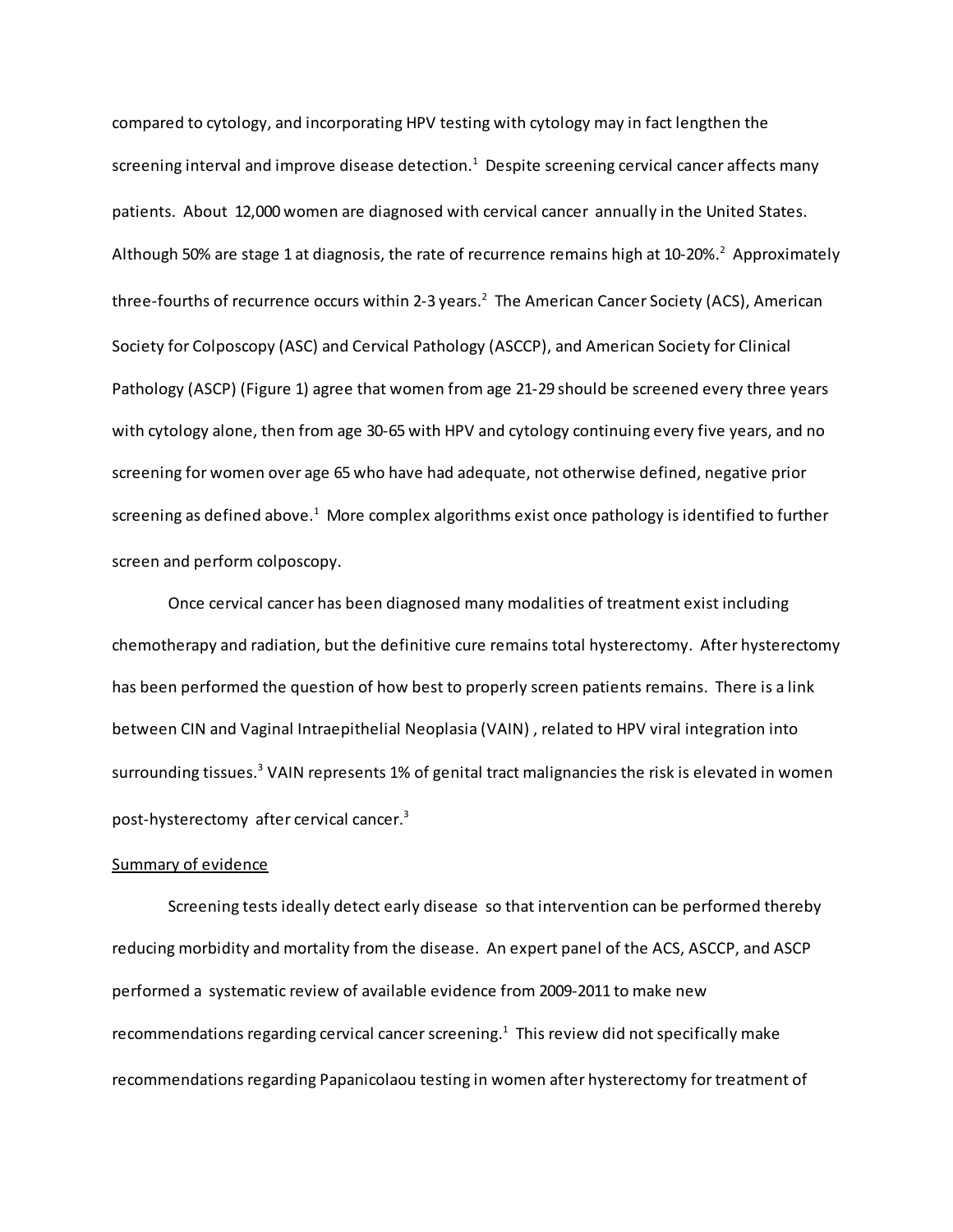cervical cancer, but does discuss detection rates of vaginal cuff cytology. Women with previous history of CIN2+ have a 5-10 fold higher risk of developing cervical cancer and recommendations include screening for 20 years (Figure 1), even if this extends past age 65 but no screening interval was specified.<sup>1</sup> Women who have undergone hysterectomy for benign indications do not require any further screening postoperatively. $^1$  Evidence for this recommendation was based on a study in the New England Journal of Medicine in 1996 which suggested that 663 tests would be needed to detect one case of vaginal dysplasia in women post hysterectomy for benign reasons.<sup>1</sup> They also report the results of a study from the British Journal of Gynecology which sampled the vaginal cuff of women with CIN at hysterectomy, noting that 2 years post hysterectomy abnormal cytology was 0.7 in 1000 .

This systematic review confirms the recommendation to stop screening in women with hysterectomy without malignancy but there still remains the question of how to screen those with history of malignancy. The Society of Gynecologic Oncology (SGO) published a review in 2011 which states that the current recommendations , based on expert opinion and retrospective studies , after hysterectomy divides screening into 2 groups based on extension of disease at time of diagnosis (Figure 2). Patients diagnosed at early stages without adjuvant therapies like chemo and radiation should be screened every 6 months for the first two years, then annually, while patients with advanced disease and use of adjuvant therapies should receive screening every 3 months for the first year after treatment, then every 6 months for years two through 5. $^2$  Screening should include cytology; history and physical-emphasizing screening for: pelvic pain, lymphedema in lower extremities, vaginal bleeding, discharge, urinary symptoms, cough, and weight loss.<sup>2</sup> Symptom history and physical exam (with pelvic) has been shown to detect 29-75% of asymptomatic recurrence compared to cytology alone, with only 0-17%.<sup>2</sup> They add that previous radiation therapy can make this detection rate lower.<sup>2</sup> It is recommended to obtain PET-CT if recurrence is suspected,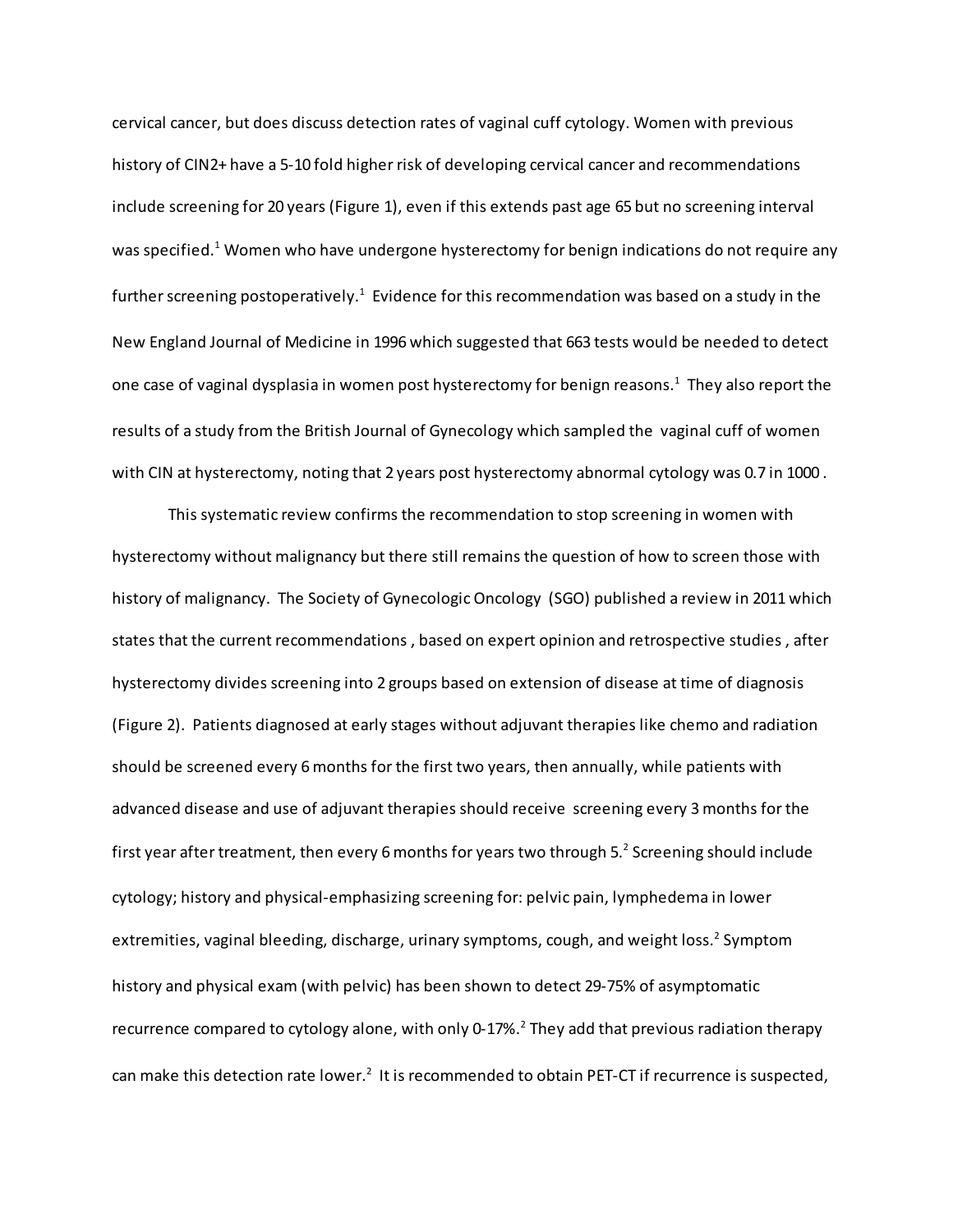but not for routine surveillance.<sup>2</sup>

The American Journal of Obstetrics and Gynecology published a retrospective analysis of 3030 women with CIN2+ without history of VAIN. Cytology revealed that 7.4% of the women who underwent hysterectomy still had postoperative vaginal cuff smears which later converted to VAIN.<sup>3</sup> None of these women were immunocompromised and results were not affected by the method of hysterectomy, vaginal or abdominal.<sup>3</sup> Mean time to confirmation of change on biopsy was 45 months post-op, with a median of 35 months.<sup>3</sup> This study agrees with the consensus statement from ACS which discussed the increase of VAIN in women with a history of cervical malignancy.

The Journal of Lower Genital Tract Disease also published a study addressing screening modalities in post hysterectomy women. This study was also a retrospective chart review of 64 women, who were divided into two groups based on their indication of post hysterectomy cytology, group A considered to have unnecessary post hysterectomy cytology based on ACS guidelines and group B had risk factors that called for continued surveillance. <sup>4</sup> Risk factors include DES exposure, history of VAIN, cervical cancer or CIN2+ at time of hysterectomy.<sup>4</sup> Group A contained 22 women who were referred for 26 total colposcopic exams after abnormal vaginal cuff cytology, while group B contained 42 who were referred for 97 colposcopic exams after abnormal vaginal cuff cytology.<sup>4</sup> Only one patient in the group A showed High Grade Squamous Intraepithelial Lesion on colposcopy, while in group B, who had risk factors, 19% had VAIN 2- 3 and 2% had Squamous cell carcinoma.<sup>4</sup> The comparison of these two groups and the disparate rates of abnormal cytology post hysterectomy again confirm current recommendations from SGO to have increased screening for women who have a history of cervical neoplasia.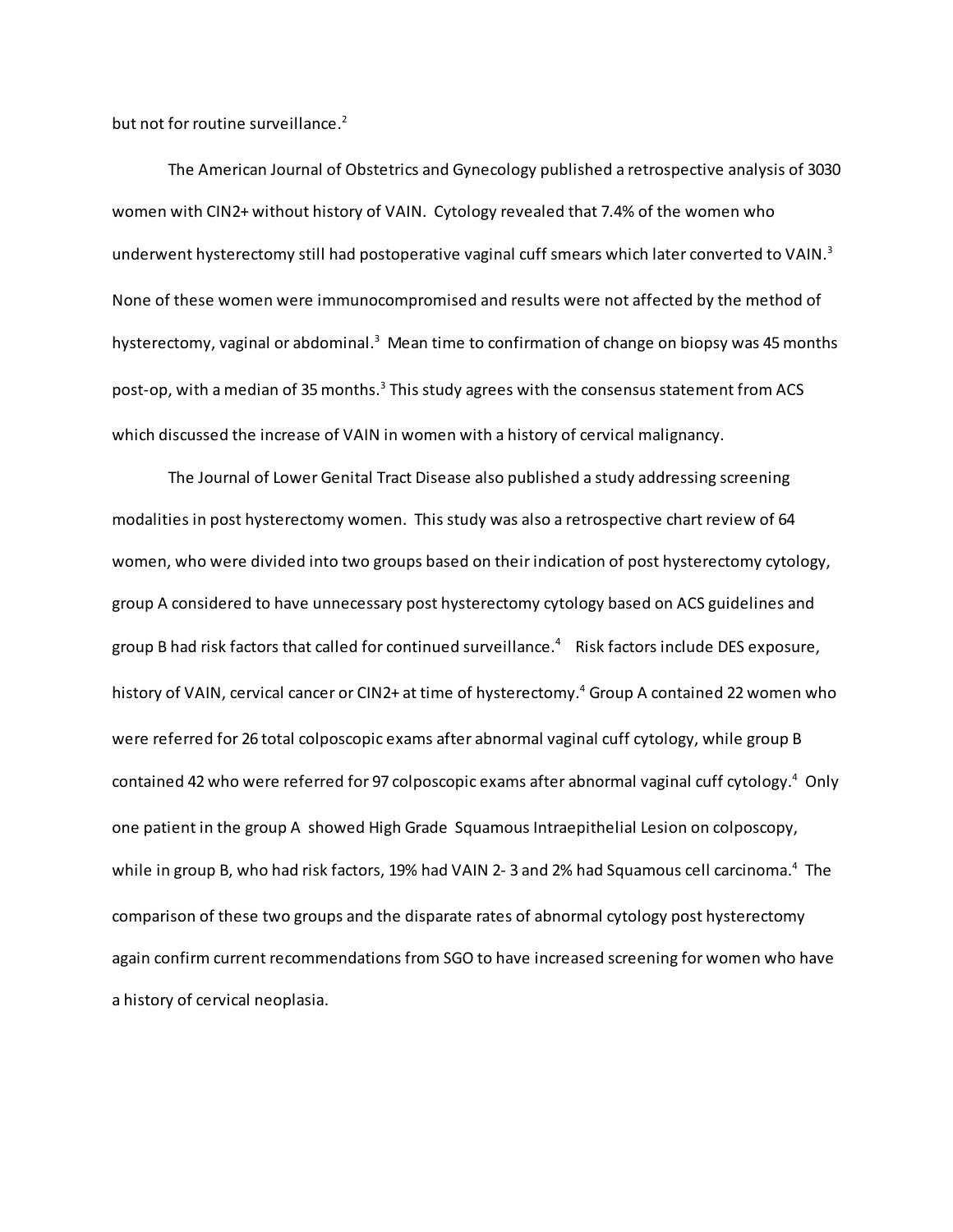



# Conclusion

As supported by the studies published in Journal of Lower Genital Tract Disease and